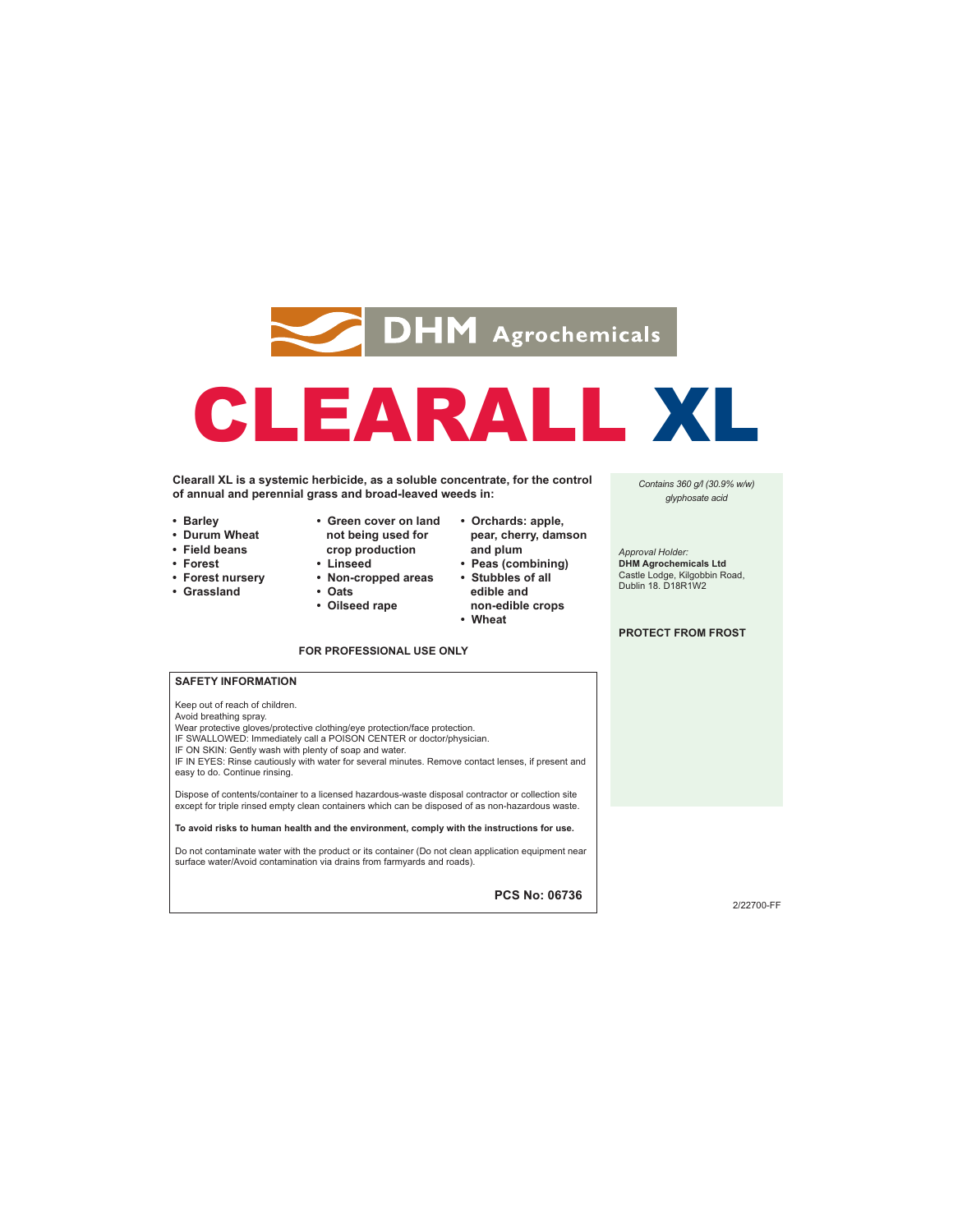# **PRECAUTIONS**

In case of emergency contact the Poisons Information Centre Tel: +353 1 8092566 or +353 1 8379964<br>Do not contaminate water with the product or its container (Do not clean application equipment near surface water/Avoid cont

# **DIRECTIONS FOR USE**

**The following table pertains to and forms part of the statutory conditions relating to use**

| FOR USE ONLY AS AN AGRICULTURAL. HORTICULTURAL. INDUSTRIAL AND FORESTRY NON-SELECTIVE HERBICIDE |                                       |                                  |                                                  |                                                   |
|-------------------------------------------------------------------------------------------------|---------------------------------------|----------------------------------|--------------------------------------------------|---------------------------------------------------|
| Crop or situation                                                                               | Maximum individual<br>dose of product | Maximum number of<br>treatments  | Latest time of<br>application                    | <b>Maximum</b><br><b>Total Dose</b><br>of product |
| Winter and spring wheat<br>Winter and spring barley<br>Winter and spring oats<br>Durum Wheat    | $4$ I/ha                              | One per season                   | 7 days before harvest                            | $4$ I/ha                                          |
| Oilseed rape, linseed                                                                           | $4$ I/ha                              | One per season                   | 14 days before harvest                           | 4 I/ha                                            |
| Peas (combining), field beans                                                                   | $4$ I/ha                              | One per crop                     | 7 days before harvest                            | 4 I/ha                                            |
| Orchards of: Apple and pear                                                                     | $5$ I/ha                              | One per season                   | After leaf fall/hefore<br>green cluster stage    | $5$ $I/ha$                                        |
| Orchards of: Cherry, damson and plum                                                            | $5$ $I/ha$                            | One per season                   | After leaf fall/before white<br>bud stage        | $5$ $I/ha$                                        |
| Forestry: weed control<br>Forestry nursery                                                      | $5$ I/ha                              | Two per year                     |                                                  | $10$ I/ha                                         |
| Stubbles of all crops                                                                           | $1.5$ I/ha<br>$4$ I/ha                | One per season<br>One per season | 2 days before drilling<br>5 days before drilling | $1.5$ $I/ha$<br>4 I/ha                            |
| Grassland                                                                                       | 6 l/ha                                | One per season                   | 5 days before<br>cutting/grazing                 | 6 l/ha                                            |
| Non-cropped areas                                                                               | 6 l/ha                                | Two per year                     |                                                  | $12$ I/ha                                         |
| Green cover on land not being used for<br>crop production (set-aside)                           | $4$ I/ha                              | One per season                   | 24 hours before<br>cultivating                   | 4 I/ha                                            |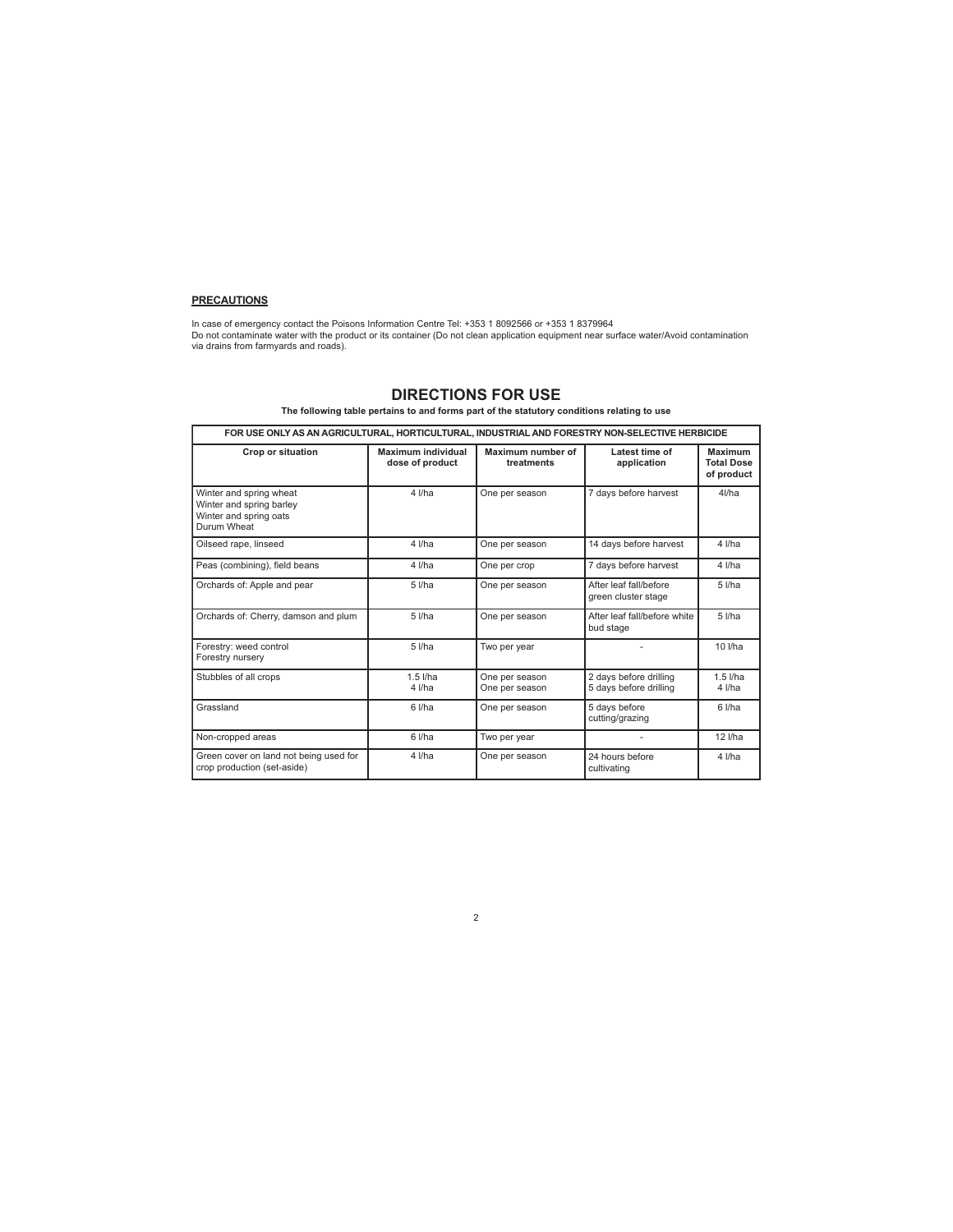#### **GENERAL INFORMATION**

Clearall XL is a foliar acting herbicide that controls annual and perennial grasses and most broad-leaved weeds when used as<br>directed. It is translocated from treated vegetative growth to underground roots, rhizomes or sto reddening then yellowing of the foliage, are first seen on grass weeds but take longer to appear on broad leaved weeds.

It is particularly important that the weeds have sufficient leaf growth and are actively growing when treated.

Perennial grass weeds must have produced fresh leaves, which are green and vigorous. Common couch/scutch is most susceptible to Clearall XL when it is tillering and when new rhizomes have begun to grow. This is usually when the plants have<br>about 5 - 6 leaves, each with approximately 12-15cm (5-6") of new growth.

The majority of perennial broad-leaved weeds are most susceptible if treated when they are actively growing and are at or near flowering stage. Annual weeds should be actively growing with grasses having at least 5cm (2") of leaf and broad-leaved weeds at<br>least two expanded true leaves when sprayed. Couch/scutch grasses and other grass and broadreduced if such conditions occur at or immediately after spraying.

Occasionally a slight check to crop growth may occur, particularly after direct drilling when crop seeds germinate amongst a mass of decaying foliage, stolons, rhizomes or roots. Thorough cultivations are necessary to disperse or bury decaying organic matter. Consolidate loose soils and ensure crops are adequately fertilised and appropriate measures are taken to prevent insect and fungal damage to the following crop, especially where following grassland.

Do not apply lime, fertiliser, farmyard manure, pesticides or similar materials within 7 days of Clearall XL.

Note: Clearall XL does not give acceptable control of horsetail *(Equisetum arvense).*

#### **WEATHER CONDITIONS**

A period of at least 6 hours and preferably 24 hours free of rain must follow spraying. Do not spray onto weeds suffering from drought stress as reduced control may occur. Do not spray in windy conditions as drift onto other crops or vegetation can cause severe injury or destruction. Do not spray during frosty weather that prevents active growth and can induce weed senescence.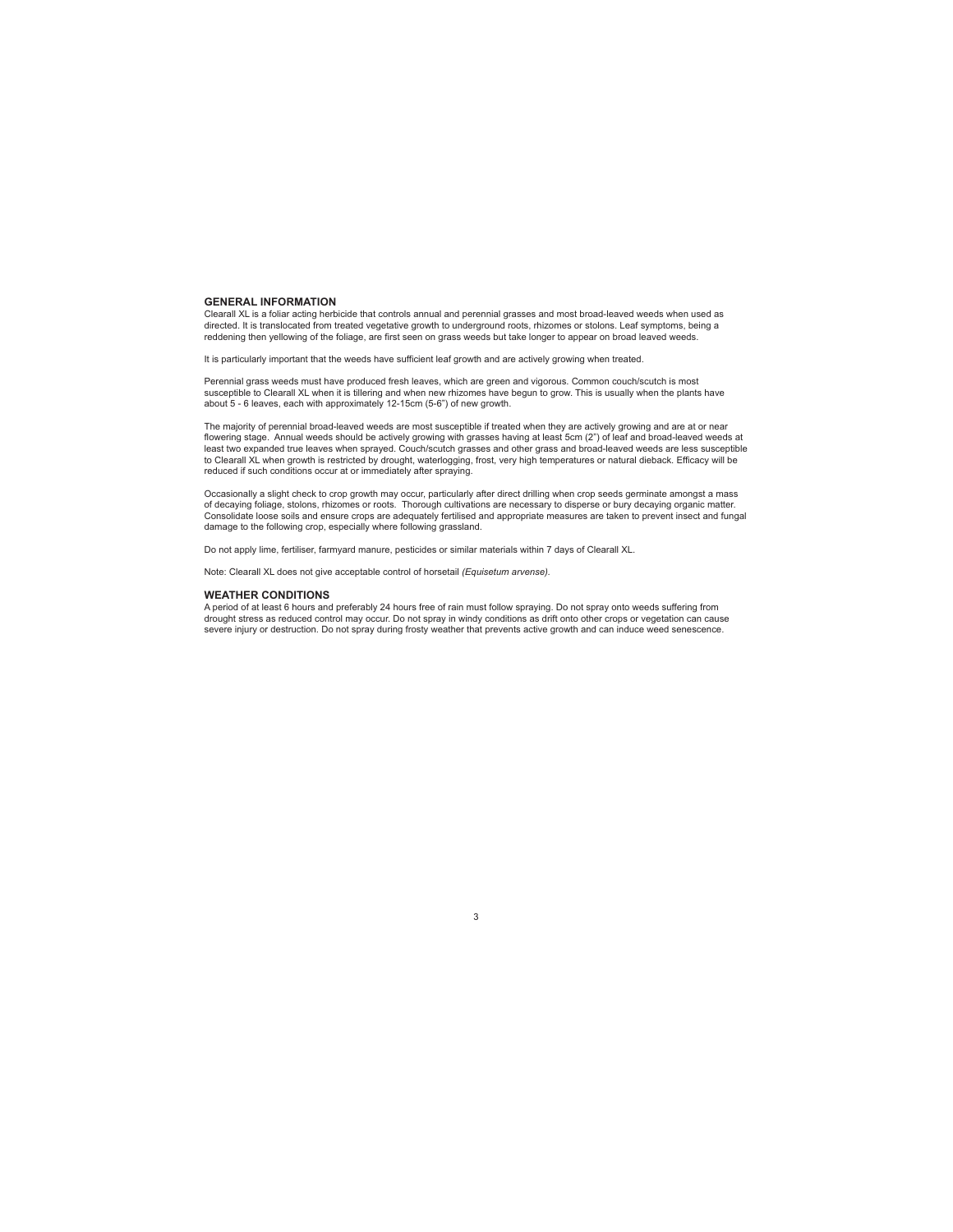|                                                                                                                                                               |                                                                                                                                                                                                                                                                                                                                                                                                                                                                                                                                                                                                                                                                                                                                                                                                                                                                                                                                                                                                                                                                                                                                                                      | <b>WEED CONTROL IN STANDING CEREAL CROPS (PRE-HARVEST)</b>                                                                                                                       |                                                                                                                                                                    |                      |
|---------------------------------------------------------------------------------------------------------------------------------------------------------------|----------------------------------------------------------------------------------------------------------------------------------------------------------------------------------------------------------------------------------------------------------------------------------------------------------------------------------------------------------------------------------------------------------------------------------------------------------------------------------------------------------------------------------------------------------------------------------------------------------------------------------------------------------------------------------------------------------------------------------------------------------------------------------------------------------------------------------------------------------------------------------------------------------------------------------------------------------------------------------------------------------------------------------------------------------------------------------------------------------------------------------------------------------------------|----------------------------------------------------------------------------------------------------------------------------------------------------------------------------------|--------------------------------------------------------------------------------------------------------------------------------------------------------------------|----------------------|
| <b>Weeds Controlled:</b><br>Crops:                                                                                                                            | Black bent (Agrostis gigantea)<br>Couch/scutch grass (Elymus repens)<br>Creeping bent (Agrostis stolonifera)<br>Onion couch (Arrhenatherum elatius var. bulbosum) in winter barley only - see Note.<br>Perennial broad-leaved weeds.<br>Winter and spring wheat, including durum wheat, and winter and spring oats destined for milling or feed.<br>Barley destined for malting or feed. (Consult purchasers of crops grown on contract and prospective<br>purchasers of malting grade barley before treatment).<br>DO NOT TREAT CROPS INTENDED FOR SEED. DO NOT TREAT UNDERSOWN CROPS.                                                                                                                                                                                                                                                                                                                                                                                                                                                                                                                                                                              |                                                                                                                                                                                  |                                                                                                                                                                    |                      |
| Time                                                                                                                                                          |                                                                                                                                                                                                                                                                                                                                                                                                                                                                                                                                                                                                                                                                                                                                                                                                                                                                                                                                                                                                                                                                                                                                                                      | Method                                                                                                                                                                           | Dose Rate                                                                                                                                                          |                      |
| Spray when the moisture<br>content of the grain measures<br>less than 30%.<br>Target weeds must be green,<br>actively growing and<br>accessible to the spray. | Spray the crop and weeds overall. Use high<br>Annual weeds and grass or low couch/<br>clearance tractors with narrow wheels and crop<br>scutch grass infestations up to 25<br>shoots/m <sup>2</sup> :<br>dividers. Adjust boom height to maximise spray<br>retention on the target weeds.<br>Apply in 80-150 I/ha water for this dose rate<br>After spraying:<br>Wait at least 7 days before harvesting. Treated<br>Low-medium couch/scutch-grass<br>straw must be chopped and incorporated or<br>infestations, up to 75 shoots/m <sup>2</sup> :<br>removed, after which normal cultivations may<br>be resumed. Treated straw must be used for<br>Medium-high couch/scutch-grass<br>infestations, over to 75 shoots/m <sup>2</sup> :<br>feed and litter, but must not be used for<br>horticultural purposes.<br>Perennial broad-leaved weeds; other<br>perennial grasses:<br>Apply in 150 - 250 I/ha water.<br>Note: to gain successful control of onion couch with Clearall XL, the weed must be treated BEFORE the bulbous bases have<br>matured. Application when the bulbous bases have matured will not prevent regeneration of the weed. Early ripening winter |                                                                                                                                                                                  | $2$ I/ha<br>3 I/ha<br>4 I/ha<br>4 I/ha                                                                                                                             |                      |
|                                                                                                                                                               |                                                                                                                                                                                                                                                                                                                                                                                                                                                                                                                                                                                                                                                                                                                                                                                                                                                                                                                                                                                                                                                                                                                                                                      | barley is the only crop likely to present an opportunity for pre-harvest control of onion couch.                                                                                 |                                                                                                                                                                    |                      |
| WEED CONTROL IN STANDING OILSEED RAPE AND LINSEED (PRE-HARVEST)<br><b>Weeds Controlled:</b><br>Couch/scutch grass (Elymus repens)                             |                                                                                                                                                                                                                                                                                                                                                                                                                                                                                                                                                                                                                                                                                                                                                                                                                                                                                                                                                                                                                                                                                                                                                                      | Black bent (Agrostis gigantea)                                                                                                                                                   |                                                                                                                                                                    |                      |
| Crops:                                                                                                                                                        | Perennial broad-leaved weeds.<br>Creeping bent (Agrostis stolonifera)<br>Oliseed rape, winter or spring.<br>Linseed, winter or spring<br>This treatment is suitable only for uniform, evenly maturing crops proceeding to harvest in prime<br>condition.<br>DO NOT TREAT CROPS INTENDED FOR SEED.                                                                                                                                                                                                                                                                                                                                                                                                                                                                                                                                                                                                                                                                                                                                                                                                                                                                    |                                                                                                                                                                                  |                                                                                                                                                                    |                      |
| Time                                                                                                                                                          |                                                                                                                                                                                                                                                                                                                                                                                                                                                                                                                                                                                                                                                                                                                                                                                                                                                                                                                                                                                                                                                                                                                                                                      | Method                                                                                                                                                                           | Dose Rate                                                                                                                                                          |                      |
| Weed control: Spray 2-3 weeks<br>before harvest when the natural<br>ripening of the seed is<br>progressing and the moisture<br>content of the seed measures   |                                                                                                                                                                                                                                                                                                                                                                                                                                                                                                                                                                                                                                                                                                                                                                                                                                                                                                                                                                                                                                                                                                                                                                      | Spray the crop and weeds overall. Minimise<br>crop damage by use of high clearance<br>tractors with narrow wheels and crop<br>dividers.                                          | Low-medium couch/scutch-grass<br>infestations, up to 75 shoots/m <sup>2</sup> :<br>Medium-high couch/scutch-grass<br>infestations, over 75 shoots/m <sup>2</sup> : | $3$ $I/ha$<br>4 I/ha |
| less than 30%.<br>Target weeds must be green,<br>actively growing and accessible<br>to the spray.                                                             |                                                                                                                                                                                                                                                                                                                                                                                                                                                                                                                                                                                                                                                                                                                                                                                                                                                                                                                                                                                                                                                                                                                                                                      | After spraying:<br>Direct combine harvest the crop when fit.<br>Treated straw must be chopped and<br>incorporated or removed, after which normal<br>cultivations may be resumed. | Perennial broad-leaved weeds; other<br>perennial grasses:<br>Apply in 200 - 250 I/ha water.                                                                        | 4 I/ha               |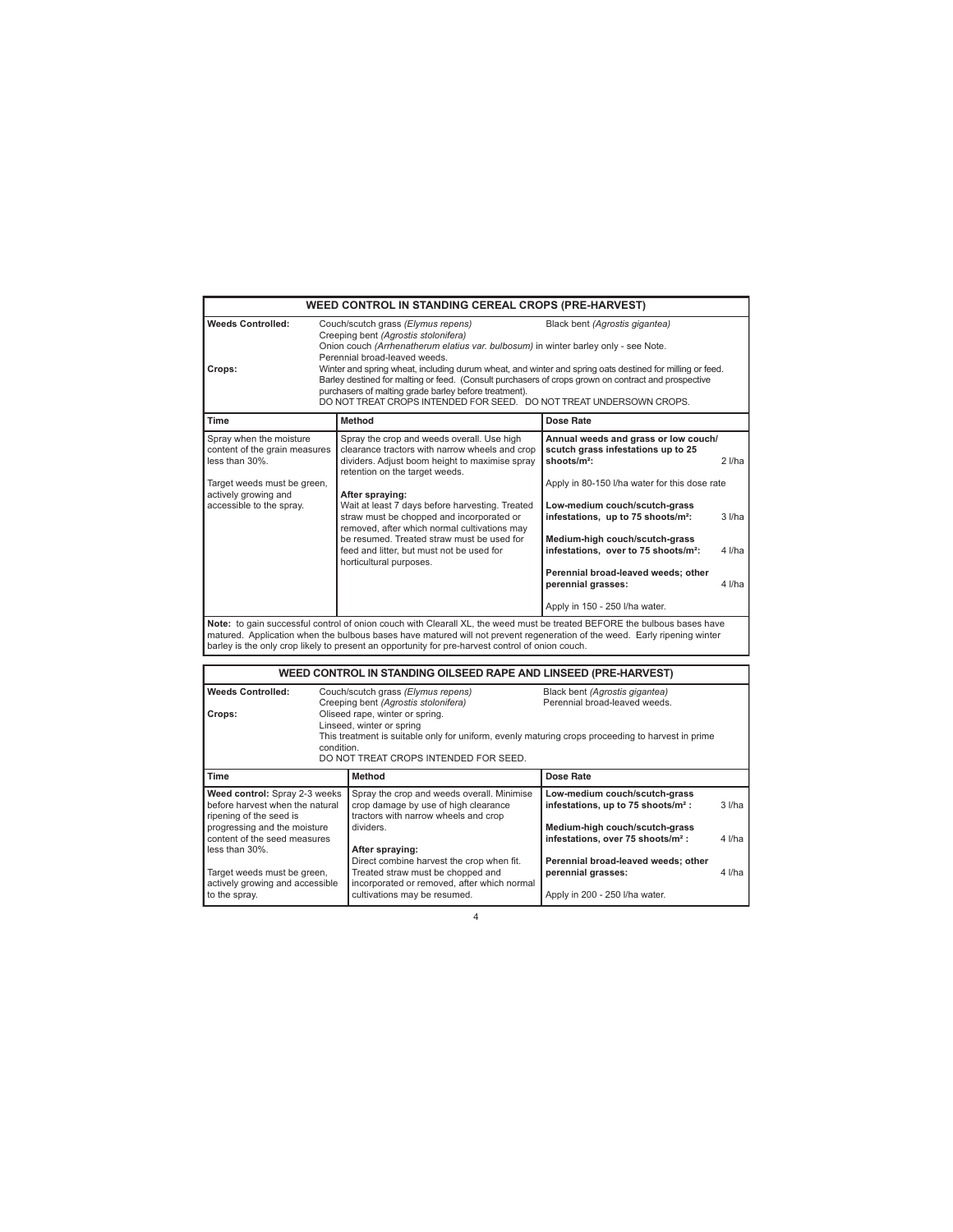| <b>WEED CONTROL IN FIELD BEANS AND PEAS (PRE-HARVEST)</b>                                                                                                                                                           |                                                                                                                                                                                         |                                                                                                                                                                                                                                                                                                                                                                  |  |                                                                                                                                                                                                                      |
|---------------------------------------------------------------------------------------------------------------------------------------------------------------------------------------------------------------------|-----------------------------------------------------------------------------------------------------------------------------------------------------------------------------------------|------------------------------------------------------------------------------------------------------------------------------------------------------------------------------------------------------------------------------------------------------------------------------------------------------------------------------------------------------------------|--|----------------------------------------------------------------------------------------------------------------------------------------------------------------------------------------------------------------------|
| <b>Weeds Controlled:</b>                                                                                                                                                                                            | Couch/scutch grass (Elymus repens)<br>Creeping bent (Agrostis stolonifera)                                                                                                              |                                                                                                                                                                                                                                                                                                                                                                  |  | Black bent (Agrostis gigantea)<br>Perennial broad-leaved weeds                                                                                                                                                       |
| Crops:                                                                                                                                                                                                              | Field beans, winter or spring.<br>Peas to be harvested dry.<br>DO NOT TREAT CROPS INTENDED FOR SEED.<br>Note: This treatment is intended for weed control and not for crop desiccation. |                                                                                                                                                                                                                                                                                                                                                                  |  |                                                                                                                                                                                                                      |
| Time                                                                                                                                                                                                                |                                                                                                                                                                                         | Method                                                                                                                                                                                                                                                                                                                                                           |  | Dose Rate                                                                                                                                                                                                            |
| Spray when the natural ripening<br>of the seed is progressing and<br>the moisture content of the seed<br>measures less than 30%.<br>Target weeds must be green,<br>actively growing and accessible<br>to the spray. |                                                                                                                                                                                         | Spray the crop and weeds overall. Minimise crop<br>damage by use of high clearance tractors with narrow<br>wheels and crop dividers.<br>After spraying:<br>Wait at least 7 days before harvesting. Direct combine<br>harvest the crop when fit. Treated straw must be<br>chopped and incorporated or removed, after which<br>normal cultivations may be resumed. |  | Low-medium couch/scutch grass<br>infestations up to 75 shoots/m <sup>2</sup> :<br>3 l/ha<br>Medium-high couch/scutch grass<br>infestations over 75 shoots/m <sup>2</sup> :<br>4 I/ha<br>Apply in 200-250 I/ha water. |

| <b>ORCHARDS</b>                                                                         |                                                                                                                                                                                                                                                                                                                                    |                                      |  |  |
|-----------------------------------------------------------------------------------------|------------------------------------------------------------------------------------------------------------------------------------------------------------------------------------------------------------------------------------------------------------------------------------------------------------------------------------|--------------------------------------|--|--|
| <b>Weeds Controlled:</b>                                                                | Most annual and perennial weeds.                                                                                                                                                                                                                                                                                                   |                                      |  |  |
| <b>Time and Method</b><br>Crop<br>Dose Rate                                             |                                                                                                                                                                                                                                                                                                                                    |                                      |  |  |
| Established (minimum 2 years)<br>trees of:<br>Apple<br>Pear<br>Cherry<br>Damson<br>Plum | Apply as a directed MEDIUM or COARSE spray.<br>Spray after leaf fall in autumn or before green cluster<br>stage of apple and pear or white bud stage of stone<br>fruit.<br>Avoid spraying or allowing drift to contact the trunk<br>above 30cm (12") from the ground, or any branches.<br>Spray must not contact any damaged bark. | $5$ I/ha<br>Apply in 250 I/ha water. |  |  |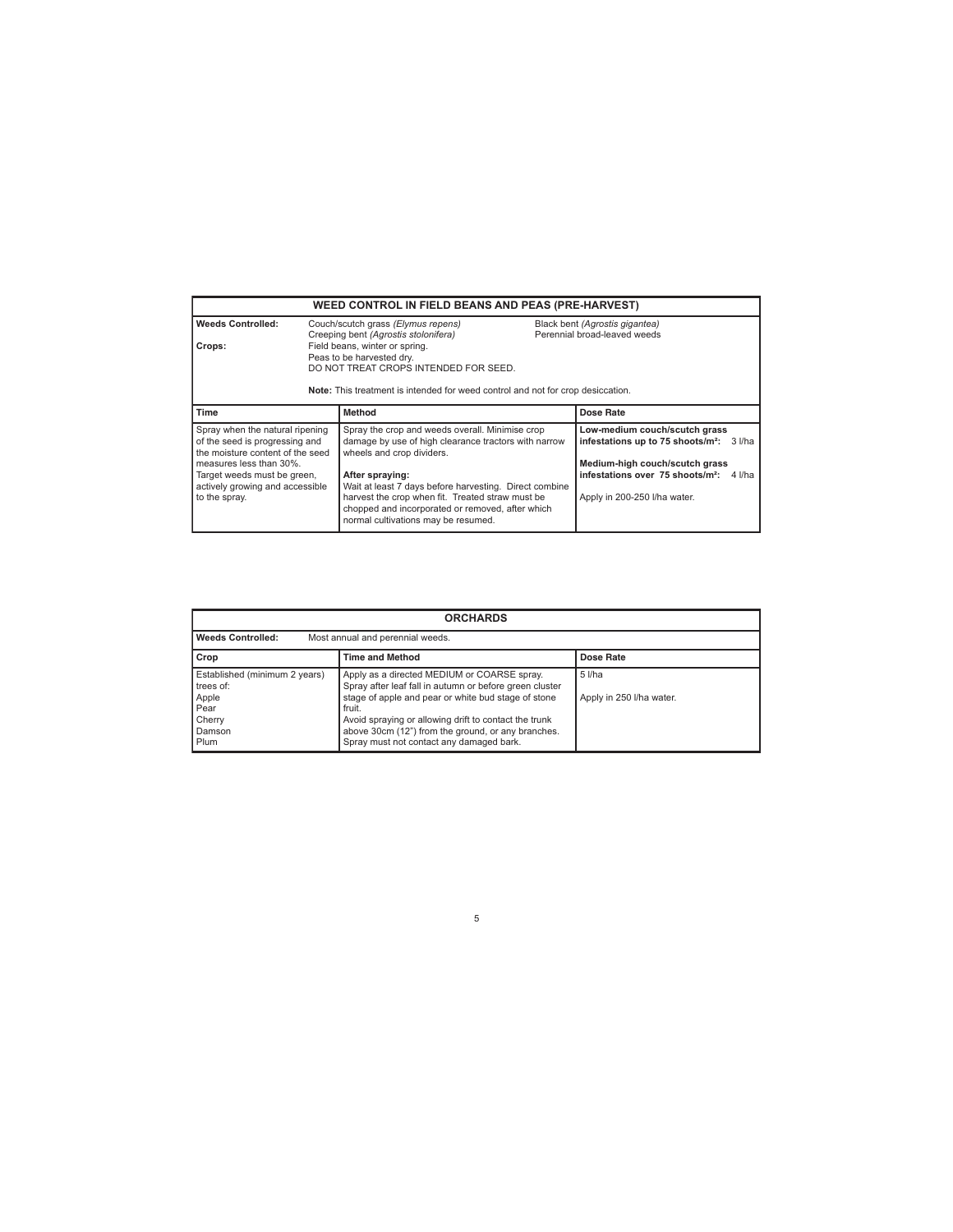| <b>FORESTRY/WOODLANDS</b>                                                                                  |                                                                                                                                      |                                                                                                                                                                                                                                              |  |
|------------------------------------------------------------------------------------------------------------|--------------------------------------------------------------------------------------------------------------------------------------|----------------------------------------------------------------------------------------------------------------------------------------------------------------------------------------------------------------------------------------------|--|
| Use                                                                                                        | Dose Rate                                                                                                                            | <b>Remarks</b>                                                                                                                                                                                                                               |  |
| Before planting:<br>Most broad-leaved and grass<br>weeds.<br>Moderate control of many young<br>woody weeds | $5$ I/ha<br>4 I/ha<br>Hydraulic sprayers: apply in 80 - 250 I/ha water.<br>Rotary atomisers: apply in total spray volume of 40 I/ha. | If the ground has been disturbed by<br>forestry operations, allow the weeds to<br>recover. Apply when weeds are showing<br>green leaf and are actively growing.<br>Wait at least 7 days before any<br>cultivations or before planting trees. |  |

| STUBBLE - ANNUAL AND PERENNIAL WEEDS, VOLUNTEERS                                                                                                                                                        |                                                                                                                                                                                                                                                                                                                                                                                                                                          |                                                                                                                                                                                                                                                                                                                                                       |  |
|---------------------------------------------------------------------------------------------------------------------------------------------------------------------------------------------------------|------------------------------------------------------------------------------------------------------------------------------------------------------------------------------------------------------------------------------------------------------------------------------------------------------------------------------------------------------------------------------------------------------------------------------------------|-------------------------------------------------------------------------------------------------------------------------------------------------------------------------------------------------------------------------------------------------------------------------------------------------------------------------------------------------------|--|
| <b>Weeds Controlled:</b><br>Couch/scutch grass (Elymus repens)<br>Creeping bent (Agrostis stolonifera)<br>Annual grasses and broad-leaved weeds<br>Any crop to follow application on stubble.<br>Crops: |                                                                                                                                                                                                                                                                                                                                                                                                                                          | Black bent (Agrostis gigantea)<br>Perennial broad-leaved weeds<br>Volunteer cereals and potatoes (autumn only).                                                                                                                                                                                                                                       |  |
| Time                                                                                                                                                                                                    | Method                                                                                                                                                                                                                                                                                                                                                                                                                                   | Dose Rate                                                                                                                                                                                                                                                                                                                                             |  |
| Autumn/winter applications:<br>Spray when perennial weeds are<br>actively growing, especially after<br>mid-October. Couch/scutch grass<br>should have at least 6 new leaves<br>approx. 12cm long.       | After harvest:<br>• Do not cultivate.<br>• Remove straw.<br>• Allow weeds to regrow.<br>• Spray during mild conditions.<br>• Allow volunteer potatoes to make ample top growth and<br>spray well before onset of frost or natural senescence.<br>After spraying:<br>If before mid-November, wait at least 5 days before cultivating.<br>If after mid-November, wait for perennial grass leaves to turn<br>red/yellow before cultivating. | Annual weeds and grasses or low<br>couch/scutch grass infestations up to<br>25 shoots/m <sup>2</sup> :<br>$2$ I/ha<br>Apply in 80-150 I/ha water for this dose<br>rate<br>Low-medium couch/scutch-grass<br>infestations, up to 75 shoots/m <sup>2</sup> : 3 l/ha<br>Medium-high couch/scutch-grass<br>infestations, over 75 shoots/m <sup>2</sup> and |  |
| <b>Spring applications:</b><br>Spray when weeds are actively<br>growing as for autumn applications.<br>Roots chopped by cultivations must<br>show new leaf growth to be killed.                         | After harvest:<br>• Cultivate as required.<br>• Leave for regrowth to appear - allow a minimum 21 days<br>weed growth before spraying.<br>After spraying:<br>Wait at least 5 days before cultivating. Re-treatment may be<br>necessary pre-harvest or in autumn as emergence in spring<br>may be incomplete.                                                                                                                             | volunteer potatoes:<br>4 I/ha<br>Apply in 150 - 250 I/ha water.<br>Note: the effect of 2 litres product/ha rate<br>as the long-term control of couch/scutch<br>grass is not known.                                                                                                                                                                    |  |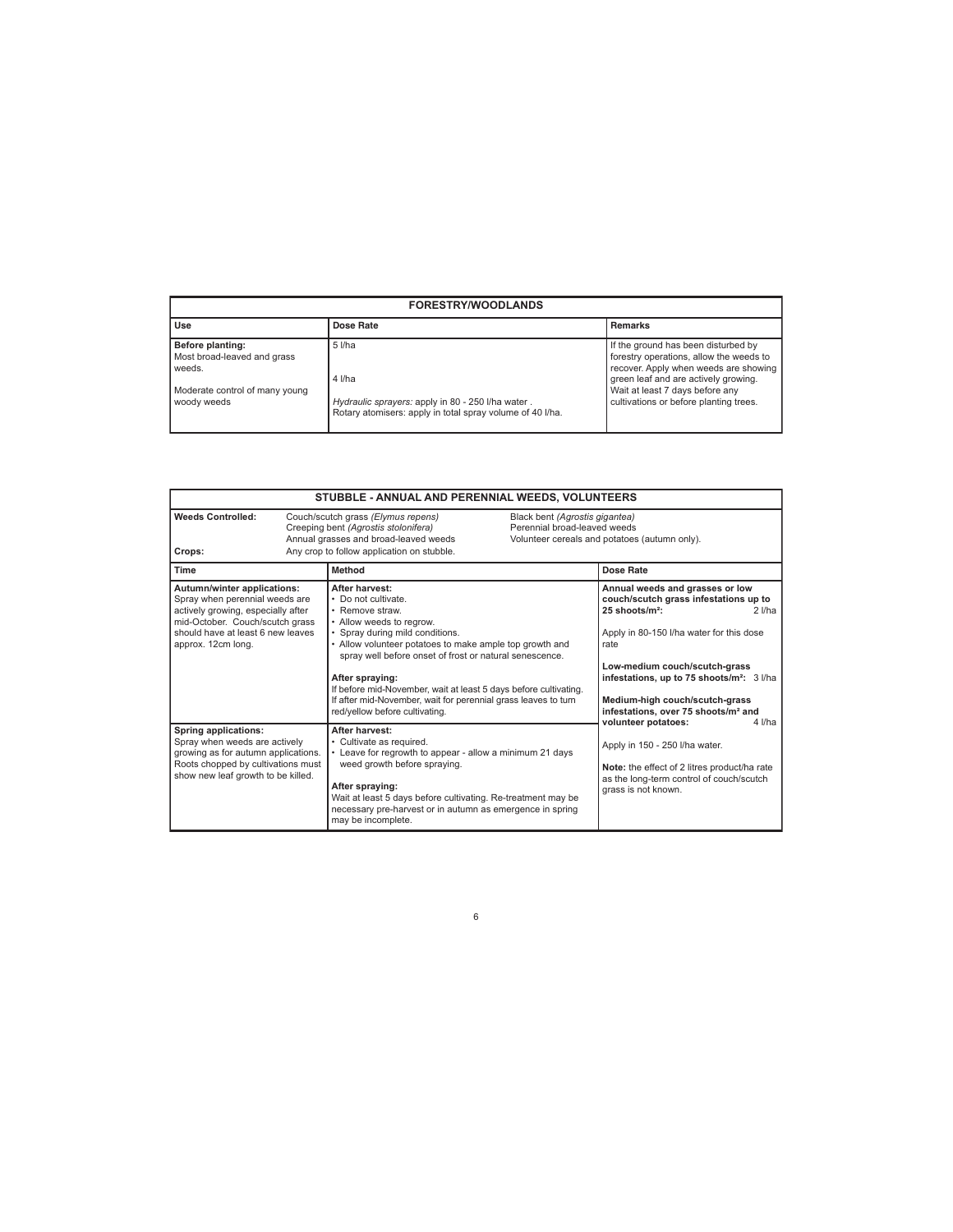# **STUBBLE/CULTIVATED LAND - ANNUAL WEEDS/VOLUNTEERS**

Г

| <b>Weeds Controlled:</b>        | Annual grasses and broad-leaved weeds<br>Volunteer cereals |                             |
|---------------------------------|------------------------------------------------------------|-----------------------------|
| Crops:                          | Any crop to follow application.                            |                             |
|                                 |                                                            |                             |
| Time                            | <b>Method</b>                                              | Dose Rate                   |
| Autumn/spring/summer            | After harvest or cultivations:                             | $1.5$ I/ha                  |
| applications:                   | Allow ground to remain undisturbed for as long as          |                             |
| Spray when weeds are actively   | practicable to allow weeds to regrow.                      | Apply in 80-250 I/ha water. |
| growing.                        |                                                            |                             |
|                                 | After spraying:                                            |                             |
| For optimum control:            | • Wait at least 24 hours before cultivating.               |                             |
| • Annual grasses should have at | • Wait at least 48 hours before drilling.                  |                             |
| least 10cm of green leaf.       |                                                            |                             |
| • Annual broad-leaved weeds     |                                                            |                             |
| should have at least 2 true     |                                                            |                             |
| leaves.                         |                                                            |                             |
|                                 |                                                            |                             |

| <b>GRASSLAND</b>                                                                                                                                                                                        |  |                                                                                                                                                                                                                                                          |                                                                                                                                                         |                                                                                   |            |
|---------------------------------------------------------------------------------------------------------------------------------------------------------------------------------------------------------|--|----------------------------------------------------------------------------------------------------------------------------------------------------------------------------------------------------------------------------------------------------------|---------------------------------------------------------------------------------------------------------------------------------------------------------|-----------------------------------------------------------------------------------|------------|
| Weeds controlled:<br>Crop:                                                                                                                                                                              |  | Annual meadow-grass (Poa annua)<br>Perennial ryegrass (Lolium perenne)<br>Common nettle (Urtica dioca)<br>Any crop to follow application.                                                                                                                | Italian ryegrass (Lolium multiflorum)<br>Broadleaf dock (Rumex obtusifoluis)                                                                            |                                                                                   |            |
| <b>Time</b>                                                                                                                                                                                             |  | Method                                                                                                                                                                                                                                                   |                                                                                                                                                         | Dose Rate                                                                         |            |
| Spray when grasses and weeds are<br>actively growing at the following times<br>and growth stages:                                                                                                       |  | reached                                                                                                                                                                                                                                                  | Lightly cut or graze and allow regrowth for about 4<br>weeks until the recommended growth stages are<br>Spray at the dose rate recommended for the weed | 1-2 years old, only annual weeds<br>and grasses:<br>2-4 years old, with perennial | $3$ $I/ha$ |
| Annual grasses and annual broad-<br>leaved weeds:                                                                                                                                                       |  | or grass type.<br>• Wait at least 5 days, when the leaves become                                                                                                                                                                                         |                                                                                                                                                         | grasses:                                                                          | 4 l/ha     |
| • Spring, summer or autumn.<br>• Annual grasses have at least 10cm of<br>green leaf.<br>• Annual broad-leaved weeds have at                                                                             |  | yellowed, before removing the growth for<br>cultivating or drilling.                                                                                                                                                                                     | conservation or by grazing as required, prior to                                                                                                        | Long leys e.g. 4-7 years old with<br>perennial broad-leaved weeds:                | $5$ $I/ha$ |
| least 2 expanded true leaves.                                                                                                                                                                           |  | Surface mats of old grassland must be thoroughly<br>broken by cultivations before reseeding. Either defer                                                                                                                                                |                                                                                                                                                         | Permanent grassland with ragwort<br>or predominantly fine-leaved                  |            |
| Perennial grasses and perennial<br>broad-leaved weeds:<br>• Mid to late summer.<br>• Perennial grasses have at least 12cm<br>of leaf or 5 fully expanded leaves.<br>• Perennial broad-leaved weeds have |  | seeding until the following spring to allow surface<br>mats to decompose or apply 2.5 tonnes/ha (1<br>less than seven days after treatment followed by<br>rotary cultivation to break the surface and<br>incorporate the ground limestone into the soil. | tonne/ac) of ground limestone to the surface mat not                                                                                                    | arasses:<br>Apply the recommended dose in 200-<br>250 I/ha water.                 | 6 l/ha     |
| substantial leaf area or are near<br>flowering.                                                                                                                                                         |  | Seeding may be conducted as required thereafter<br>provided that the seeds are in contact with mineral<br>soil.                                                                                                                                          |                                                                                                                                                         |                                                                                   |            |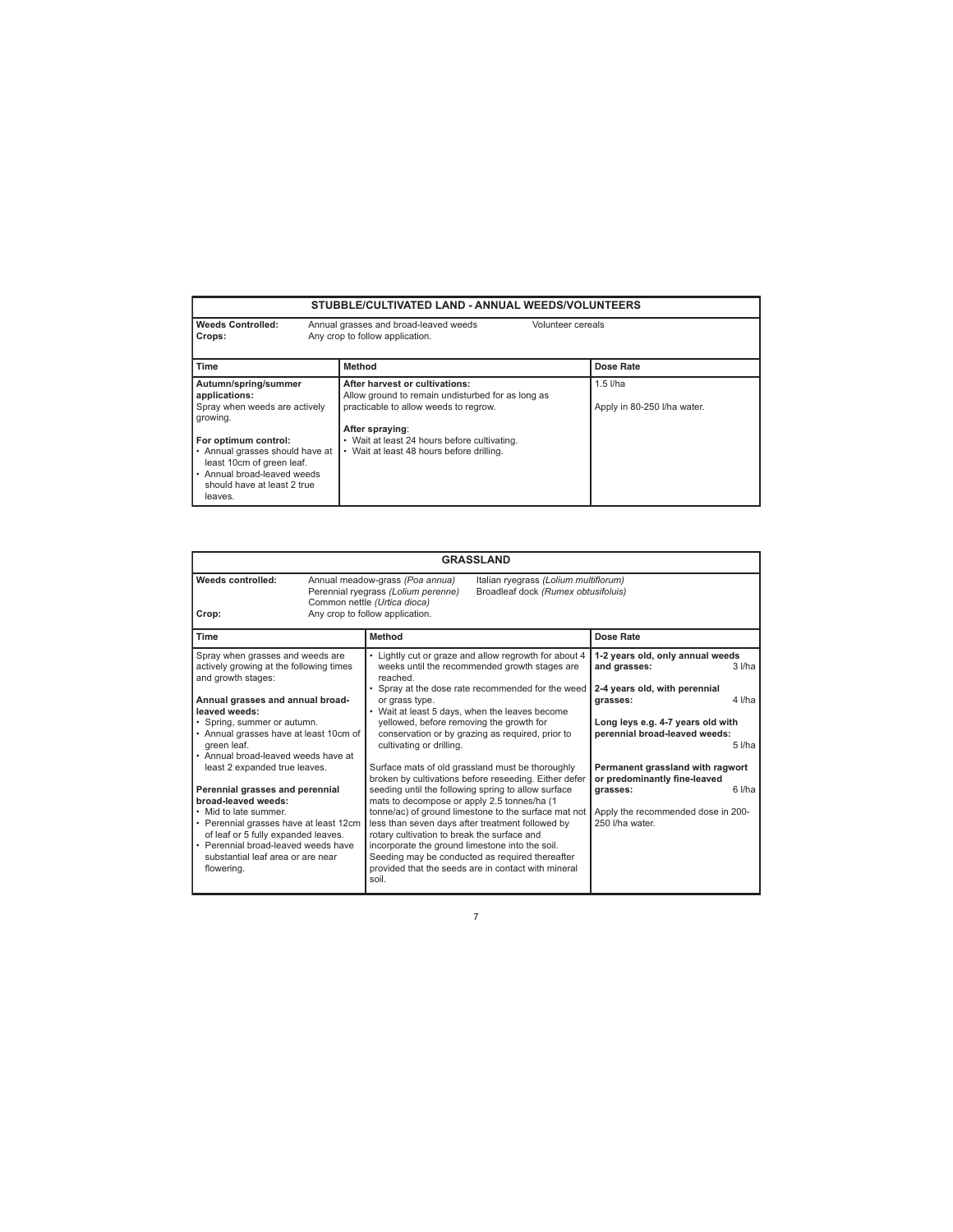| <b>LAND NOT INTENDED TO BEAR VEGETATION:</b><br>General use around the farm and on amenity and industrial areas                                                                                                                                                                                                       |                                                                                                                                                                                                                                                                                                                                                                       |                                                                                                                                                                                                                                                                                                                                                                                              |  |  |  |
|-----------------------------------------------------------------------------------------------------------------------------------------------------------------------------------------------------------------------------------------------------------------------------------------------------------------------|-----------------------------------------------------------------------------------------------------------------------------------------------------------------------------------------------------------------------------------------------------------------------------------------------------------------------------------------------------------------------|----------------------------------------------------------------------------------------------------------------------------------------------------------------------------------------------------------------------------------------------------------------------------------------------------------------------------------------------------------------------------------------------|--|--|--|
| <b>Weeds Controlled:</b><br>Most annual and perennial weeds.                                                                                                                                                                                                                                                          |                                                                                                                                                                                                                                                                                                                                                                       |                                                                                                                                                                                                                                                                                                                                                                                              |  |  |  |
| Area of use                                                                                                                                                                                                                                                                                                           | <b>Time and Method</b>                                                                                                                                                                                                                                                                                                                                                | Dose Rate                                                                                                                                                                                                                                                                                                                                                                                    |  |  |  |
| Around buildings.                                                                                                                                                                                                                                                                                                     | Apply at any time of the year when weeds are showing                                                                                                                                                                                                                                                                                                                  | General Use:<br>$4$ $1/ha$                                                                                                                                                                                                                                                                                                                                                                   |  |  |  |
| On industrial sites.                                                                                                                                                                                                                                                                                                  | green leaf and are actively growing.<br>Weeds germinating after application will not be<br>controlled. Avoid drift onto crops, lawns, amenity plants                                                                                                                                                                                                                  | Perennial broad-leaved weeds<br>$6$ $I/ha$<br>present:                                                                                                                                                                                                                                                                                                                                       |  |  |  |
| Firebreaks.                                                                                                                                                                                                                                                                                                           | or any desirable species.<br>DO NOT USE UNDER GLASS OR POLYTHENE.                                                                                                                                                                                                                                                                                                     | Hydraulic sprayers:                                                                                                                                                                                                                                                                                                                                                                          |  |  |  |
| Pavements.                                                                                                                                                                                                                                                                                                            | DO NOT SPRAY HEDGE BOTTOMS.                                                                                                                                                                                                                                                                                                                                           | apply in 80 - 250 I/ha water                                                                                                                                                                                                                                                                                                                                                                 |  |  |  |
| Verges along public paths and<br>roadways.                                                                                                                                                                                                                                                                            |                                                                                                                                                                                                                                                                                                                                                                       | Knapsack sprayers:<br>apply in 100 - 250 I/ha water                                                                                                                                                                                                                                                                                                                                          |  |  |  |
| Around traffic signs and<br>advertising hoardings.                                                                                                                                                                                                                                                                    |                                                                                                                                                                                                                                                                                                                                                                       | Rotary atomisers:<br>apply in total spray volume of<br>40 l/ha.                                                                                                                                                                                                                                                                                                                              |  |  |  |
| Site preparation for landscaping<br>projects; golf courses etc.                                                                                                                                                                                                                                                       |                                                                                                                                                                                                                                                                                                                                                                       |                                                                                                                                                                                                                                                                                                                                                                                              |  |  |  |
|                                                                                                                                                                                                                                                                                                                       | Important: If poisonous weeds, such as ragwort, had been present before treatment, then grazing animals, such as horses,<br>should be kept clear of treated areas until such time that poisonous weeds have been removed.                                                                                                                                             |                                                                                                                                                                                                                                                                                                                                                                                              |  |  |  |
|                                                                                                                                                                                                                                                                                                                       | GREEN COVER ON LAND NOT BEING USED FOR CROP PRODUCTION (SET-ASIDE)                                                                                                                                                                                                                                                                                                    |                                                                                                                                                                                                                                                                                                                                                                                              |  |  |  |
| <b>Weeds controlled:</b><br>Annual meadow grass (Poa annua)<br>Italian ryegrass (Lolium multiflorum)<br>Perennial ryegrass (Lolium perenne)<br>Broadleaf dock (Rumex obtusifolius)<br>Common nettle (Urtica dioca)<br>Any crop to follow application.<br>Crop:                                                        |                                                                                                                                                                                                                                                                                                                                                                       |                                                                                                                                                                                                                                                                                                                                                                                              |  |  |  |
|                                                                                                                                                                                                                                                                                                                       | Users must ensure themselves compliant with the management rules of any grant-aided scheme before use; the guidance given<br>in the following may be changed in future years.                                                                                                                                                                                         |                                                                                                                                                                                                                                                                                                                                                                                              |  |  |  |
| <b>Time</b>                                                                                                                                                                                                                                                                                                           | <b>Method</b>                                                                                                                                                                                                                                                                                                                                                         | Dose Rate                                                                                                                                                                                                                                                                                                                                                                                    |  |  |  |
| Spray whilst the green<br>cover is actively growing<br>at any time consistent with<br>the prevailing weather<br>conditions and within the<br>management rules of any<br>grant aided scheme.<br>Deep-rooted perennial<br>broad-leaved weeds are<br>best controlled when well<br>grown and are at or near<br>flowering. | • Do not cut or cultivate prior to applying this product in<br>this situation.<br>Spray before weeds set seed<br>• After spraying do not cut, cultivate or prepare land for<br>the next crop until permitted to do so by the<br>management rules; in any event do not cut or cultivate<br>for 1 day (after 1.5 I/ha) or 5 days (after 3-6 I/ha) after<br>application. | $1.5$ I/ha<br>Annual weeds and grasses:<br>Apply in 80-150 I/ha water for this dose<br>rate (note - if the green cover is dense<br>and/or well established, use the higher<br>dose of 3 I/ha in 150-250 I/ha water - see<br>below).<br>Dense and/or well established green<br>$3$ $I/ha$<br>cover:<br>Perennial grasses and broad-leaved<br>weeds:<br>4 I/ha<br>Apply in 150-250 I/ha water. |  |  |  |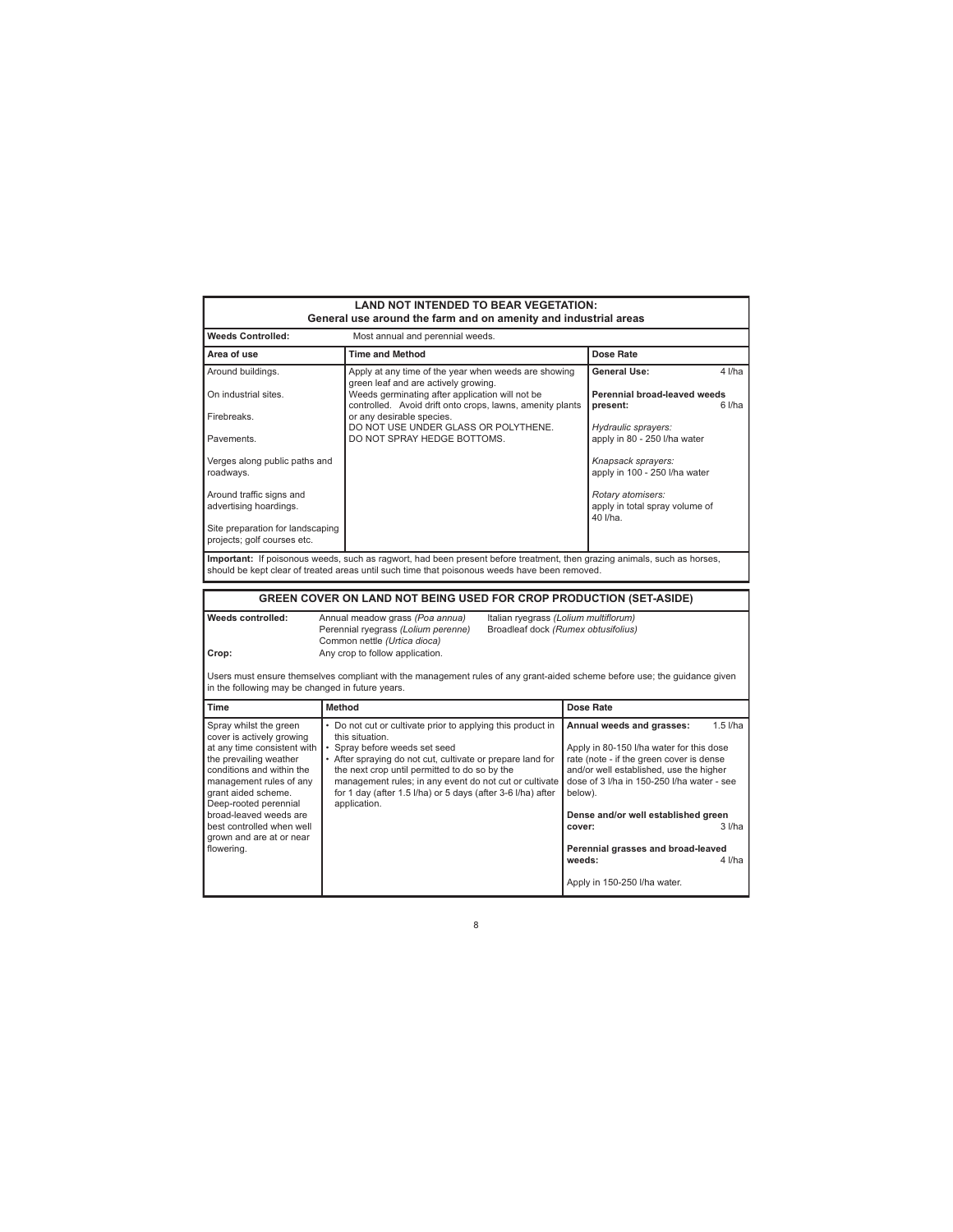#### **WICK/WIPER APPLICATORS (E.G. WEEDWIPER MINI)**

Certain weeds, particularly those with an erect growth habit and having a spatial separation from desirable species, can be effectively controlled by wiping a concentrated solution of Clearall XL onto the leaves or stems. Weeds must be actively growing at application. Do not apply when rain is expected within 6 hours as, apart from unsatisfactory weed control, herbicide might be transferred to desirable species by rain splash or foliar contact.

#### **Clearall XL dilution**

The maximum concentration used must not exceed the following:<br>Weedwiper mini: 1 volumes of product: 2 volumes of wa Weedwiper mini: 1 volumes of product : 2 volumes of water<br>Other wipers: 1 volumes of product : 1 volumes of water<br>Other wipers: 1 volumes of product : 1 volumes of water 1 volumes of product : 1 volumes of water for normal conditions; under warm, dry conditions use 1 : 2 dilution with water.

Weedwipers may be used in any crop where the wiper does not touch the growing crop.

**Note:** for ease of identification of treated weeds, a suitable commercially available water soluble dye may be added to the prepared solution at 1ml dye per 10 litres of prepared spray solution.

#### **MIXING**

**Tractor mounted sprayers**

Pour the recommended quantity of Clearall XL into the spray tank already half-filled with clean water and under agitation. Top up the spray tank with more clean water to the required level, whilst maintaining agitation Spray out on the day of mixing. **Knapsack sprayers**

Add the recommended quantity of Clearall XL to the knapsack spray tank approximately one-third filled with clean water. Agitate thoroughly with a clean rod or by shaking after replacing the lid until thoroughly mixed. Top up the tank with more clean water to the required level and agitate thoroughly before use. Spray out on the day of mixing.

DO NOT MIX, APPLY OR STORE CLEARALL XL IN GALVANISED OR UNLINED MILD STEEL CONTAINERS OR TANKS. KEEP<br>TANKS WELL VENTED AND CLEAR OF ALL SOURCES OF IGNITION.

RINSE CONTAINER THOROUGHLY by using an integrated pressure rinsing device or manually rinsing three times. Add washings to sprayer at time of filling and dispose of safely.

#### **APPLICATION & SPRAY QUALITY Conventional hydraulic sprayers**

# **Knapsack sprayers**

Prepared spray solution should be applied as a MEDIUM of COURSE quality spray (BCPC definition) at nozzle pressures not exceeding 2.5 bar (35 psi).

Clearall XL is a systemic weedkiller and is active at low doses. **Always take care to avoid spray drift. DO NOT SPRAY in windy weather or near to desirable species or amenity plants.** 

| SUITABLE NOZZLES FOR HYDRAULIC SPRAYERS |                                                       |                                                                                              |  |
|-----------------------------------------|-------------------------------------------------------|----------------------------------------------------------------------------------------------|--|
| Sprayer type                            | Low Volume Application                                | <b>Medium Volume Applciation</b>                                                             |  |
| Tractor mounted or drawn                | Hardi 4110-14 or equivalent nozzles                   | Hardi 4110-20: 4110-30; Lumark 04-F110; 08-F110<br>Teejet 11004; 11008 ir equivalent nozzles |  |
| Knapsack                                | Cooper Pegler<br><b>VLV Orange</b><br><b>VLV Blue</b> | Hardi 4110-16<br>Lumark 03-F110<br>Polyjet green; blue: red                                  |  |